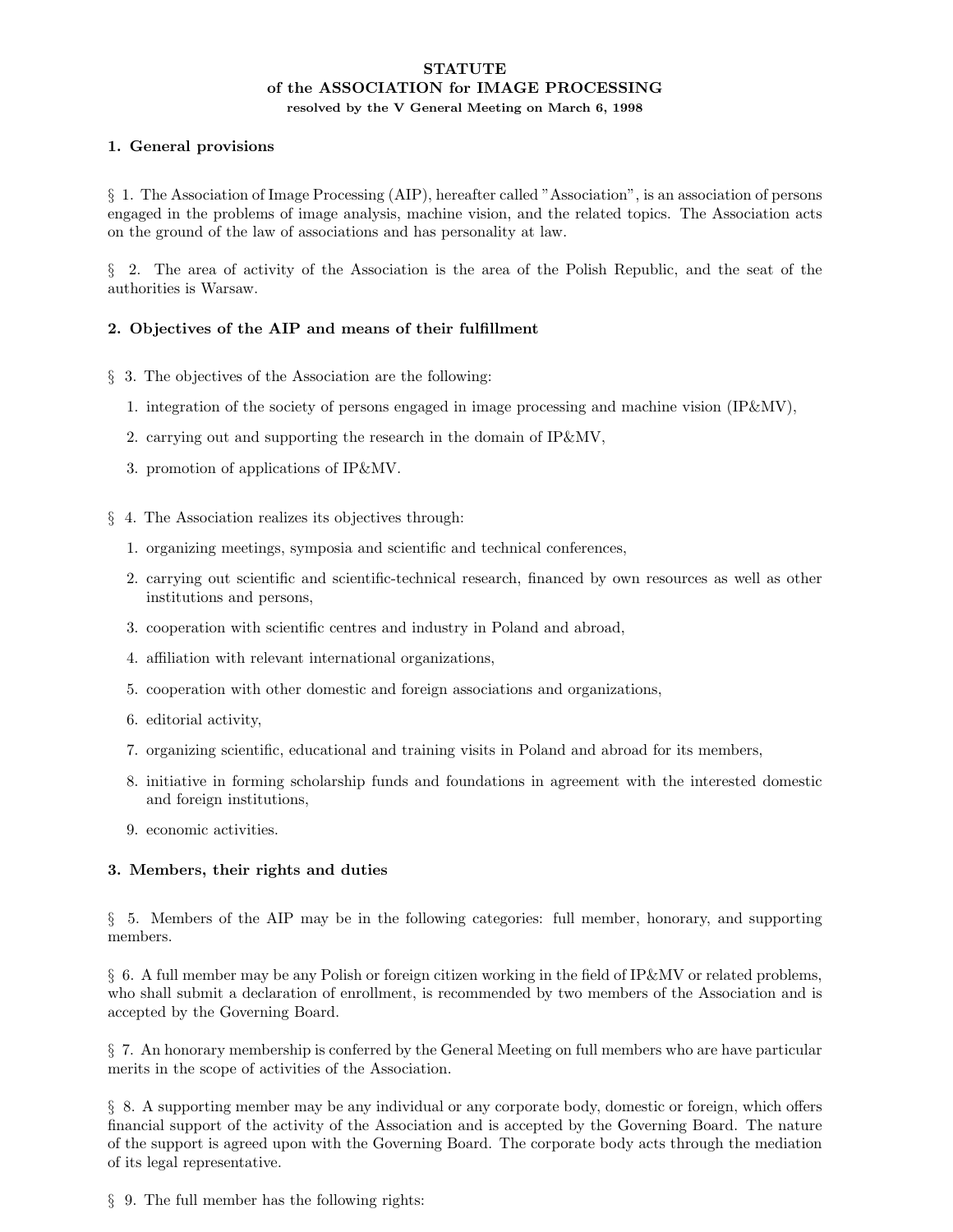- 1. he/she may influence the aims and purposes of activity of the AIP;
- 2. he/she has active and passive election rights;
- 3. he/she may take part in conferences, meetings, symposia and every other forms of activities of the AIP;
- 4. he/she may obtain publications and materials of the AIP at a reduced rate;
- 5. he/she may receive scholarships and other forms of assistance in his/her scientific and professional development.
- § 10. The supporting member has the following rights:
	- 1. he/she may take part in conferences, meetings, symposia and every other forms of activities of the AIP;
	- 2. he/she may obtain publications and materials of the AIP at a reduced rate;
	- 3. he/she may take part in General Meetings of the Association in an advisory capacity.
- § 11. The full member has the following duties:
	- 1. he/she should take active part in the activity of the Association;
	- 2. he/she should observe the Statute and the resolutions of the authorities of the Association;
	- 3. he/she should pay the membership fees regularly.

§ 12. The honorary member has all the rights of a full member and is exempt from the duty of paying the membership fees.

- § 13. The supporting member has the duty of contributing the agreed financial support for the AIP.
- § 14. The full and the honorary membership expires:
	- 1. as a result of voluntary resignation of a member, notified in writing to the Governing Board;
	- 2. in the case of a full member, as a result of at least three years decline in paying the membership fees, the Governing Board excludes a member, and notifies him/her of this. The decision of the Governing Board is cancelled if the member pays the missing fees to the full amount at most two months after the notification. The member has a right to refer the decision of the Governing Board to the General Meeting.
	- 3. with the death of a member, by excluding him from the list of members.

§ 15. The full member who declines from paying the membership fees for more than one year is suspended in in his/her rights by the Governing Board. The only correspondence which the Governing Board is obliged to send to such a member are the notifications of the forthcoming General Meetings. The suspended member regains his/her rights after having covered all the financial obligations in favour of the AIP.

§ 16. The supporting member ceases to be the member of the Association by the resolution of the General Meeting upon the motion of the Governing Board, as a result of a one and a half year suspension of financial support in favour of the AIP.

#### 4. Management of the Association

- § 17. The authorities of the association are the following:
	- 1. the General Meeting,
	- 2. the Governing Board,
	- 3. the Board of Control.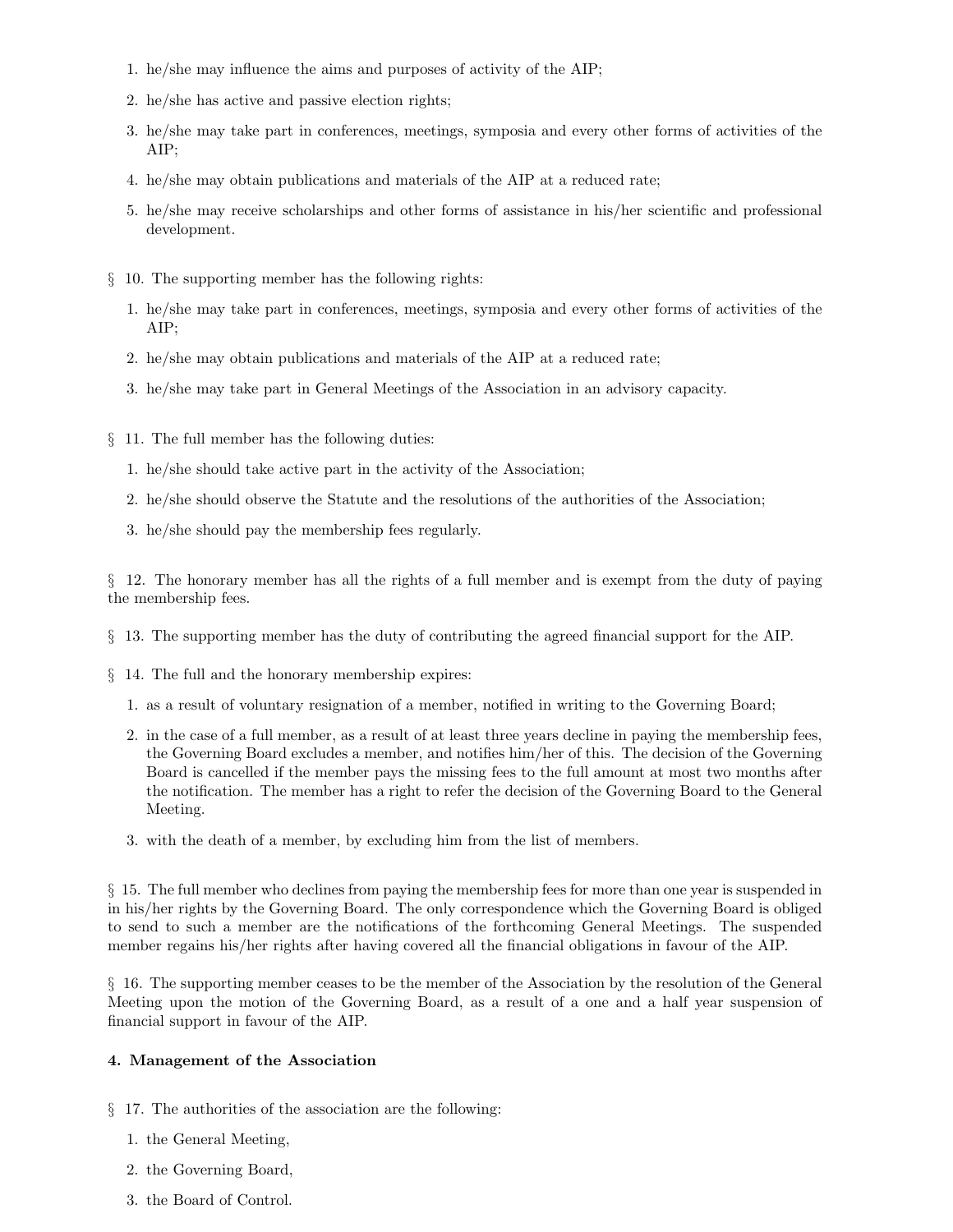§ 18. The superior authority of the Association is the General Meeting. The General Meeting consists of all the full members of the AIP.

§ 19. The competence of the General Meeting is the following:

- 1. deciding on the changes of the Statute;
- 2. deciding on the aims and purposes of activities of the AIP;
- 3. deciding on the rules of the financial system of the Association and the rules of undertaking the economic and editorial activities;
- 4. voting resolutions upon all the matters, important to the Association, not included in the Statute;
- 5. appointing and dismissing the President of the AIP, the members of the Governing Board and of the Board of Control;
- 6. considering the appeals of the members of the Association against the resolutions of the Governing Board;
- 7. considering the reports on the activities of the Governing Board and the Board of Control;
- 8. considering the motions of the Board of Control on the vote of acceptance of accounts for the Governing Board at the end of the tenure,
- 9. deciding on the amount of the membership fee.

§ 20. Resolutions of the General Meeting are undertaken by plain majority vote at the presence of at least 29 per cent of the total number of the full and honorary members of the Association at the first appointed time, and without the requirement of the minimum number of members at the second appointed time, unless the Statute determines otherwise.

§ 21. The General Meeting is convoked by the Governing Board of the Association not less frequently then once every other year.

§ 22. The General Meeting elects from its members:

- 1. the President of the Association,
- 2. the Governing Board,
- 3. the Board of Control.
- § 23. The Extraordinary General Meeting is convoked:
	- 1. by the Governing Board, on its own initiative;
	- 2. by the Governing Board, on request of at least one fourth of the total of the full and honorary members of the Association;
	- 3. by the Board of Control, if 30 (thirty) months have passed since the last General Meeting.

§ 24. The convocator of the General Meeting informs the members about the appointed time of the meeting not later than one month in advance, and he/she simultaneously notifies them on the planned agenda of the meeting.

§ 25. The Governing Board is the executive organ of the Association. The Governing Board includes the President of the AIP and six members. The Governing Board elects the Vice-President, the Treasurer, the Vice-Treasurer and the Secretary from among its members. The functions of the Vice-Treasurer and the Secretary can be carried out by the same person.

§ 26. The competence of the Governing Board is the following:

1. organizing the current activity of the Association;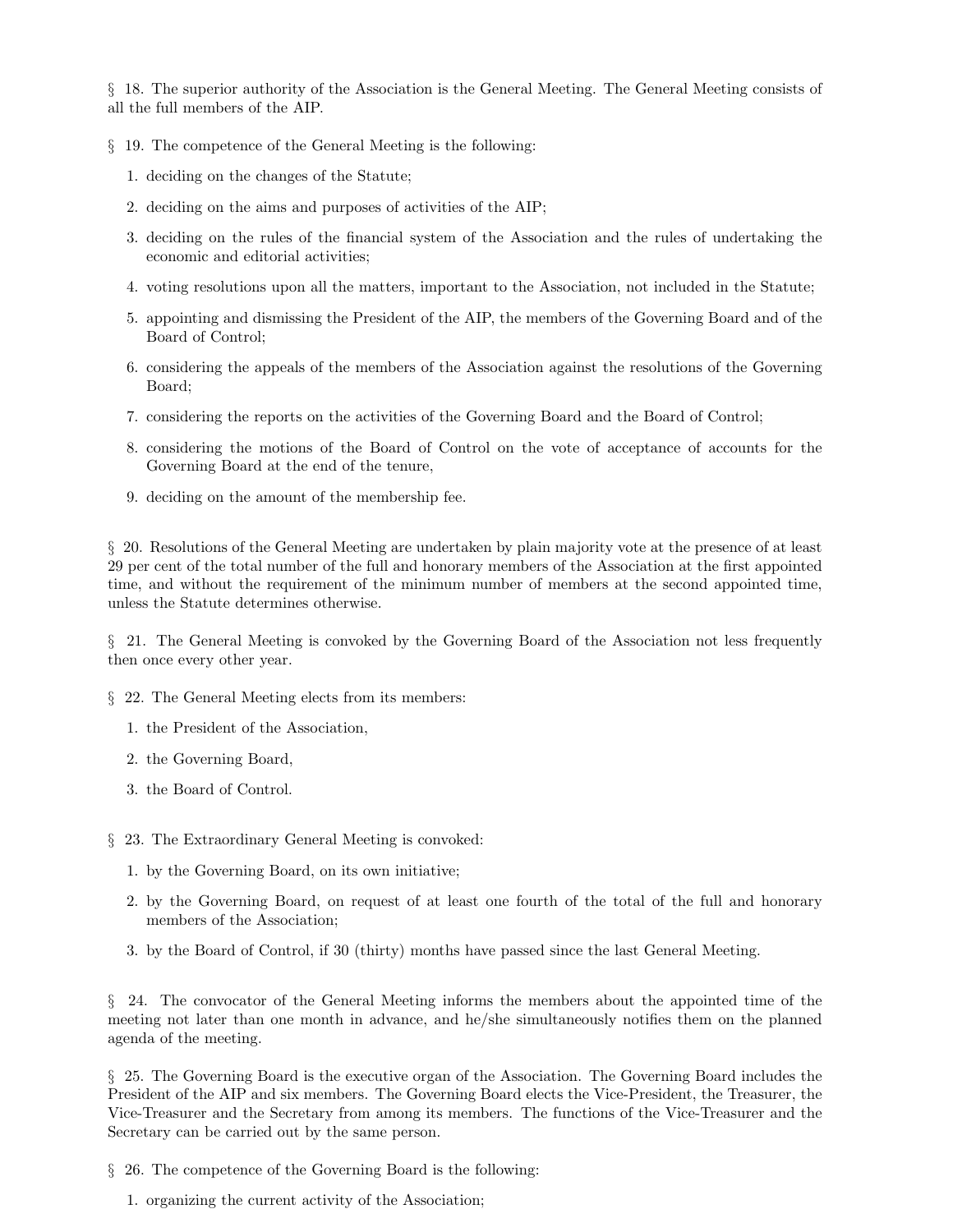- 2. voting on resolutions on the matters concerning the activity of the Association which are not included in the Statute and the resolutions of the General Meeting.
- 3. convoking the General Meetings of the AIP;
- 4. governing the possessions of the AIP;
- 5. enrolling new members into the AIP;
- 6. representing the Association and acting on its behalf.

§ 27. Resolutions of the Governing Board are undertaken by plain majority vote at the presence of at least three of its members. Possible ties are broken by the vote of the President.

§ 28. The Board of Control is a supervisory organ of the Association. The Board consists of five persons and elects its chairman and secretary from among its members. Decisions of the Board can be made at the presence of at least three of its members.

§ 29. The Board of Control has the following duties:

- 1. current supervision of the activity of the Association with respect to their conformity with the regulations of the Law, the Statute and the resolutions of the General Meeting;
- 2. presenting the opinion on the activity of the Association to the General Meetings;
- 3. submitting the summary of its activity before each General Meeting;
- 4. convoking the General Meeting in the case defined in § 23.

§ 30. The vacancies in the Governing Board and the Board of Control can be filled only through the resolution of the General Meeting. Filling in the vacancies in the Governing Board is indispensable if more than three persons are missing. Filling the vacancies in the Board of Control is indispensable if more than two persons are missing.

§ 31. The AIP is represented by its Governing Board, and between its meetings – by the President of the Association. In the case of resignation or death of the President his/her duties are taken over by the Vice-President.

§ 32. Tenure of the President, the Governing Board and the Board of Control lasts two years.

#### 5. Funds and possessions of the Association

§ 33. The funds and the possessions of the AIP come from the membership fees, donations, inheritances, bequests, incomes from own activities, incomes from the possessions of the Association, and from the public generosity and donations of the State.

§ 34. The possessions of the AIP consist of movables and immovables. The funds and the possessions are governed by the Governing Board.

§ 35. Obtention and disposal of immovables necessitates for a resolution of the Governing Board.

§ 36. Validity of the papers and documents concerning the property of the Association must be confirmed by two signatures, one of the President or the Vice-President of the AIP, and another one of the Treasurer or the Vice-Treasurer.

#### 6. Changes of the Statute and dissolution of the Association

§ 37. Resolutions concerning the changes of the Statute are undertaken by the General Meeting by the two thirds majority vote, at the presence of at least 33 per cent of the total of the full and honorary members of the Association at the first appointed time, and by the two thirds majority vote of the persons